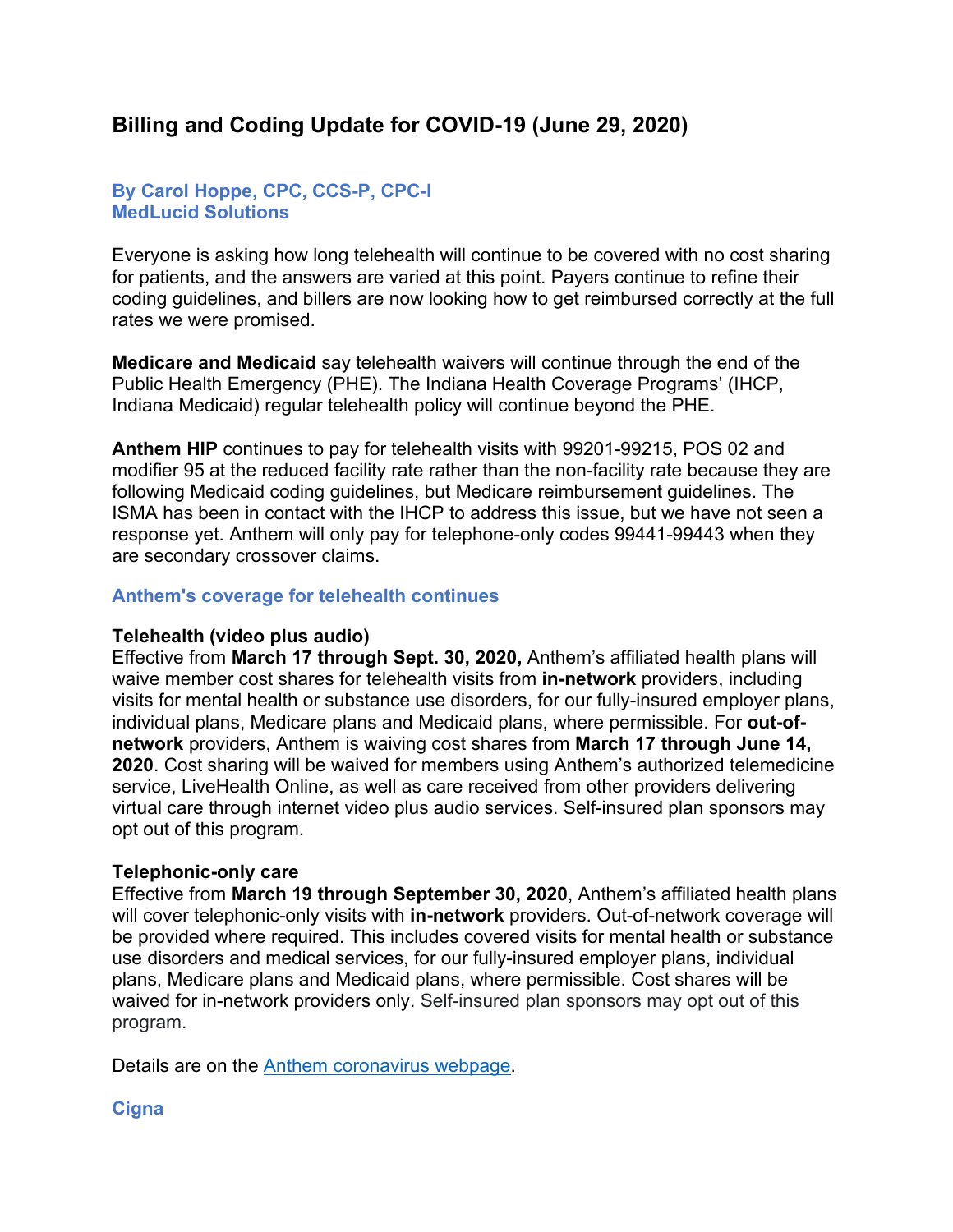As federal guidelines continue to evolve in support of the COVID-19 pandemic, Cigna is adopting a position consistent with the federal public health emergency period, which ends on July 24, 2020. As such, **Cigna is extending the customer cost-share waivers and other enhanced benefits, including our interim virtual care policy, through at least July 31, 2020.**

The guidelines on this page also apply to customers with individual and family plans (IFPs). Additionally, on June 1, 2020, Cigna [announced](https://nam12.safelinks.protection.outlook.com/?url=https%3A%2F%2Fwww.cigna.com%2Fnewsroom%2Fnews-releases%2F2020%2Fcigna-expands-and-extends-its-covid-19-relief-efforts-for-medicare-advantage-and-individual-and-family-plans&data=02%7C01%7CJDart%40ismanet.org%7Cbfc021ed5393401fac9d08d81b76d197%7C6ae61a81794148248fc34b9173e44561%7C0%7C0%7C637289544426620215&sdata=lKkRUEkvKSqLC8L6Wk%2ByFjkjCVD5l3Lme8ixIttKYpY%3D&reserved=0) that Cigna Medicare Advantage and Cigna individual and family plan plans will waive customer cost-share for certain non-COVID-19 services. The news release also announced that Cigna Medicare Advantage is extending all cost-share waivers through the end of 2020, while **Cigna IFP will extend these cost-share waivers through the end of the public health emergency period, currently July 31, 2020.**

Please note that all other commercial plans (i.e., employer-sponsored plans) continue to have customer cost share for non-COVID-19 services, and cost-share waivers for COVID-19 services are still scheduled to end at the end of the public health emergency period, currently July 31, 2020.

# **UHC's coverage for telehealth continues**

For **Medicare Advantage** members... in-network telehealth services provided through live **interactive audio-video** can be billed for members at home or another location **through Sept. 30, 2020.**

**Audio-only:** In accordance with CMS fee schedule changes for audio-only codes, providers will continue to be reimbursed for audio-only visits at the rate they would receive for audio-video or in-person codes. CMS rates for audio-only telephonic evaluation and management (E/M) codes, as well as virtual check-ins (which may be done by telephone) and e-visits for established patients, are being adjusted retroactively for dates of service on or after March 1, 2020.

Audio-only visits and other services not requiring video technology include:

- **Audio-only (telephone) E/M services (CPT codes 99441-99443).**
- Online digital E/M services/e-visits (CPT codes 99421-99423 and HCPCS codes G2061-G2063).
- Virtual check-ins (HCPCS codes G2010 and G2012).

Please note that Medicare Advantage provider and member incentive programs will not include encounters that are audio only and will require telehealth visits that use live, interactive audio and visual elements.

# **UHC commercial**

| COVID-19 | Non-COVID-19 |
|----------|--------------|
|          |              |